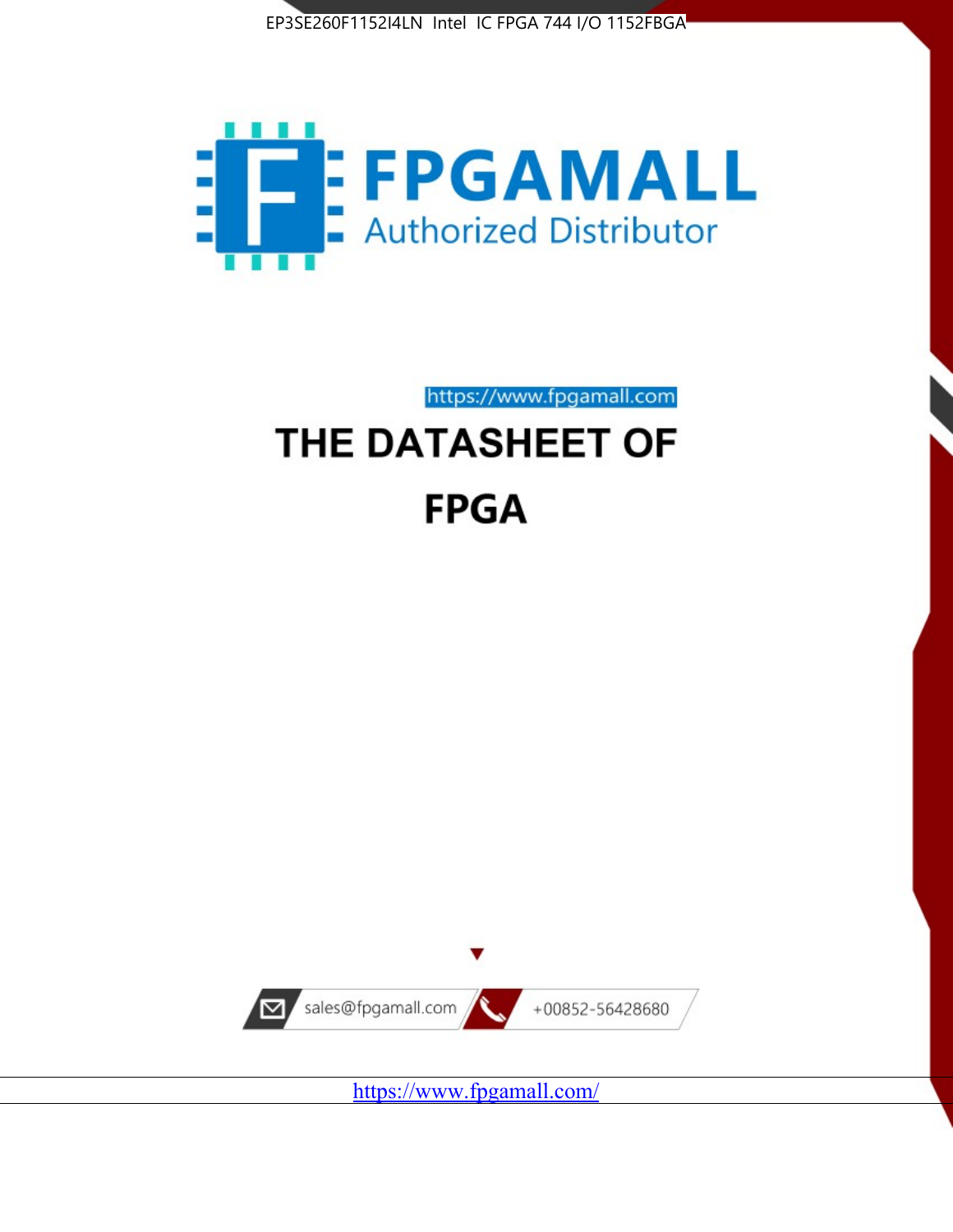EP3SE260F1152I4LN Intel IC FPGA 744 I/O 1152FBGA



# **1. Stratix III Device Family Overview**

**SIII51001-1.8**

The Stratix® III family provides one of the most architecturally advanced, high-performance, low-power FPGAs in the marketplace.

Stratix III FPGAs lower power consumption through Altera's innovative Programmable Power Technology, which provides the ability to turn on the performance where needed and turn down the power consumption for blocks not in use. Selectable Core Voltage and the latest in silicon process optimizations are also employed to deliver the industry's lowest power, high-performance FPGAs.

Specifically designed for ease of use and rapid system integration, the Stratix III FPGA family offers two variants optimized to meet different application needs:

- The Stratix III *L* family provides balanced logic, memory, and multiplier ratios for mainstream applications.
- The Stratix III *E* family is memory- and multiplier-rich for data-centric applications.

Modular I/O banks with a common bank structure for vertical migration lend efficiency and flexibility to the high-speed I/O. Package and die enhancements with dynamic on-chip termination, output delay, and current strength control provide best-in-class signal integrity.

Based on a 1.1-V, 65-nm all-layer copper SRAM process, the Stratix III family is a programmable alternative to custom ASICs and programmable processors for high-performance logic, digital signal processing (DSP), and embedded designs.

Stratix III devices include optional configuration bit stream security through volatile or non-volatile 256-bit Advanced Encryption Standard (AES) encryption. Where ultra-high reliability is required, Stratix III devices include automatic error detection circuitry to detect data corruption by soft errors in the configuration random-access memory (CRAM) and user memory cells.

## **Features Summary**

Stratix III devices offer the following features:

- 48,000 to 338,000 equivalent logic elements (LEs) (refer to Table 1–1)
- 2,430 to 20,497 Kbits of enhanced TriMatrix memory consisting of three RAM block sizes to implement true dual-port memory and FIFO buffers
- High-speed DSP blocks provide dedicated implementation of 9×9, 12×12, 18×18, and 36×36 multipliers (at up to 550 MHz), multiply-accumulate functions, and finite impulse response (FIR) filters
- I/O:GND:PWR ratio of 8:1:1 along with on-die and on-package decoupling for robust signal integrity
- Programmable Power Technology, which minimizes power while maximizing device performance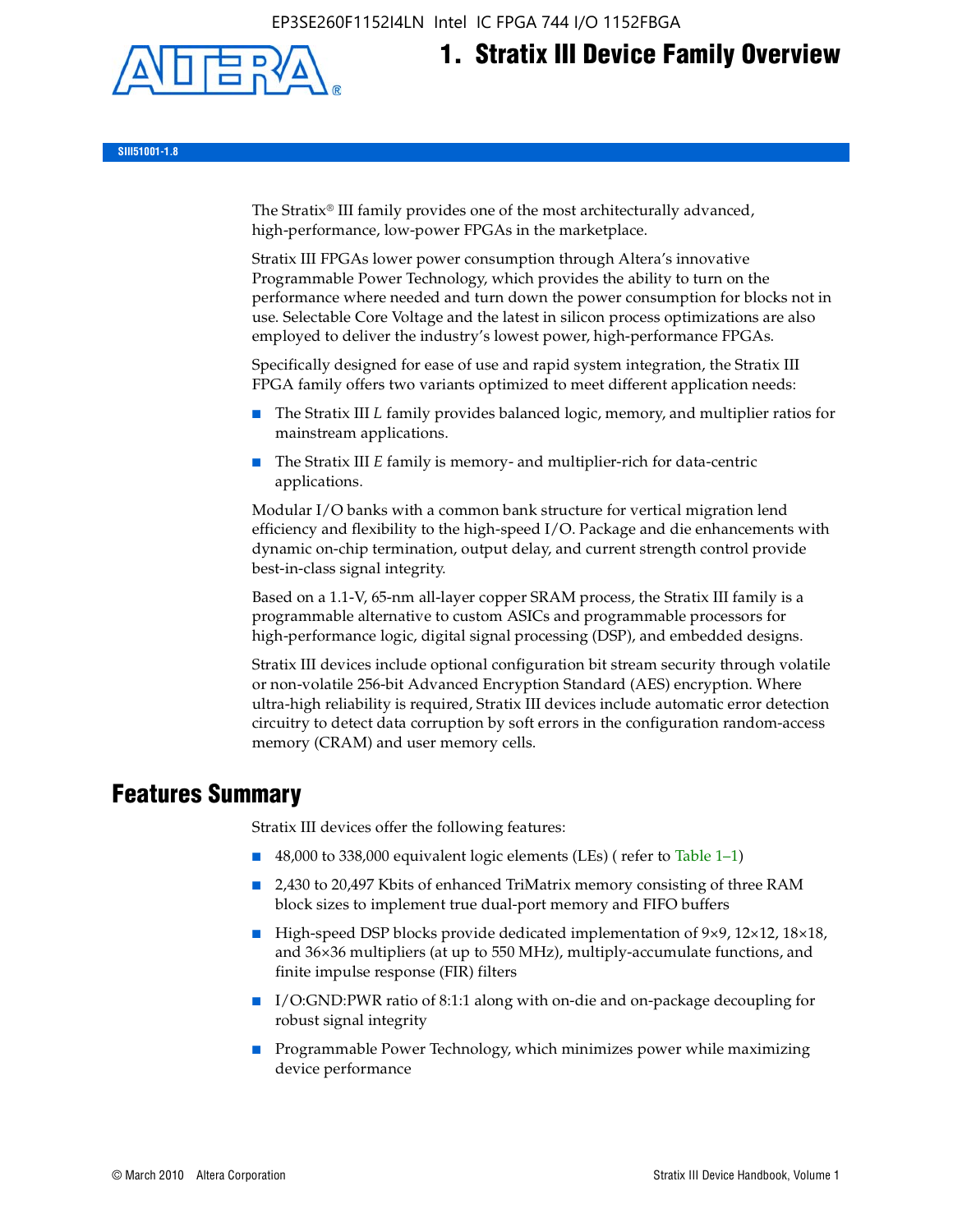- Selectable Core Voltage, available in low-voltage devices (L ordering code suffix), enables selection of lowest power or highest performance operation
- Up to 16 global clocks, 88 regional clocks, and 116 peripheral clocks per device
- Up to 12 phase-locked loops (PLLs) per device that support PLL reconfiguration, clock switchover, programmable bandwidth, clock synthesis, and dynamic phase shifting
- Memory interface support with dedicated DQS logic on all I/O banks
- Support for high-speed external memory interfaces including DDR, DDR2, DDR3 SDRAM, RLDRAM II, QDR II, and QDR II+ SRAM on up to 24 modular I/O banks
- Up to 1,104 user I/O pins arranged in 24 modular I/O banks that support a wide range of industry I/O standards
- Dynamic On-Chip Termination (OCT) with auto calibration support on all  $I/O$ banks
- High-speed differential I/O support with serializer/deserializer (SERDES) and dynamic phase alignment (DPA) circuitry for 1.6 Gbps performance
- Support for high-speed networking and communications bus standards including SPI-4.2, SFI-4, SGMII, Utopia IV, 10 Gigabit Ethernet XSBI, Rapid I/O, and NPSI
- The only high-density, high-performance FPGA with support for 256-bit AES volatile and non-volatile security key to protect designs
- Robust on-chip hot socketing and power sequencing support
- Integrated cyclical redundancy check (CRC) for configuration memory error detection with critical error determination for high availability systems support
- Built-in error correction coding (ECC) circuitry to detect and correct data errors in M144K TriMatrix memory blocks
- Nios<sup>®</sup> II embedded processor support
- Support for multiple intellectual property megafunctions from Altera® MegaCore® functions and Altera Megafunction Partners Program (AMPPSM)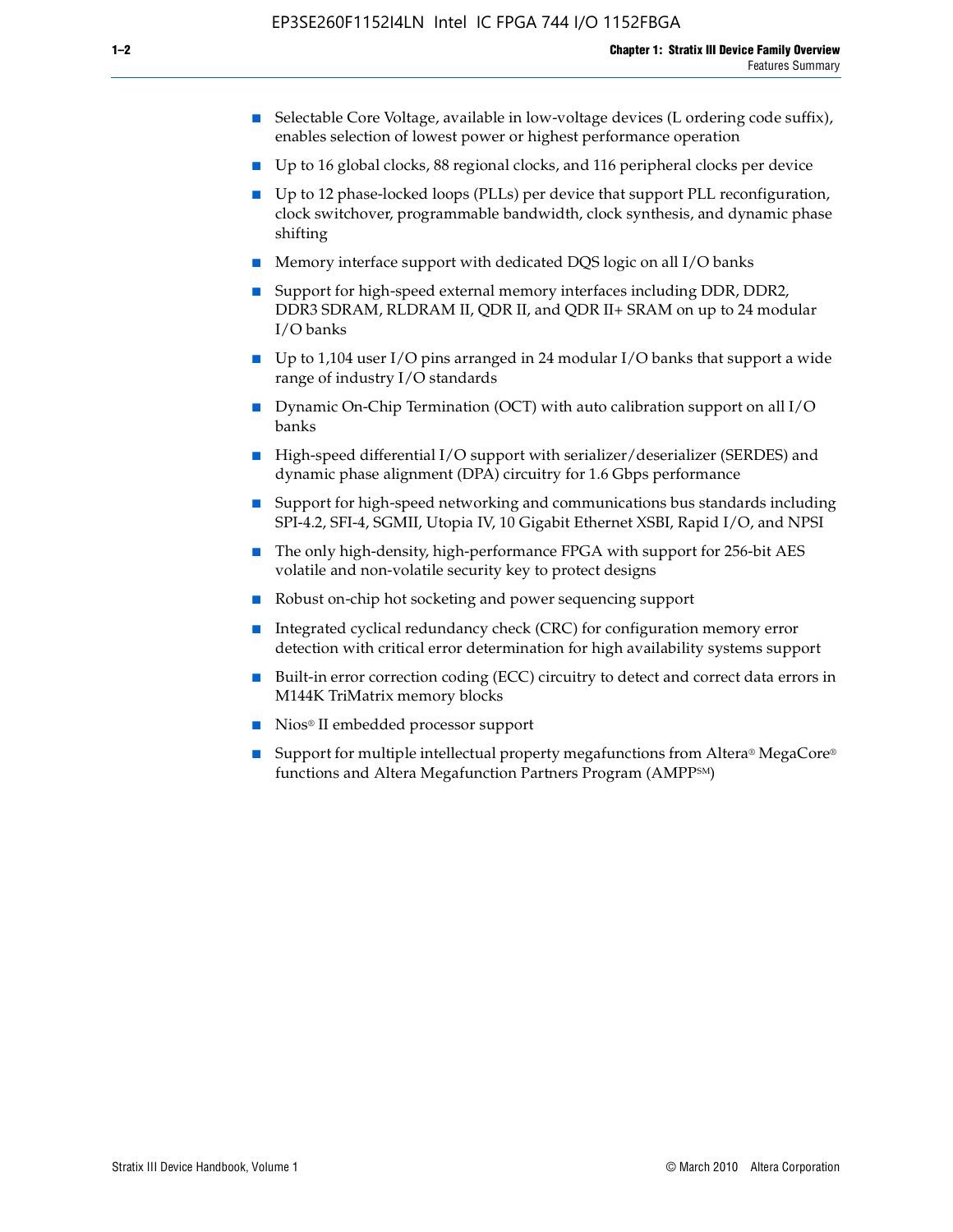#### Table 1–1 lists the Stratix III FPGA family features.

|                                | Device/<br><b>Feature</b> | <b>ALMs</b> | <b>LEs</b> | <b>M9K</b><br><b>Blocks</b> | <b>M144K</b><br><b>Blocks</b> | <b>MLAB</b><br><b>Blocks</b> | <b>Total</b><br>Embedded<br><b>RAM Kbits</b> | <b>MLAB</b><br><b>RAM</b><br><b>Kbits</b><br>(1) | <b>Total</b><br><b>RAM</b><br>Kbits $(2)$ | $18\times18$ -bit<br><b>Multipliers</b><br>(FIR Mode) | <b>PLLs</b><br>(3) |
|--------------------------------|---------------------------|-------------|------------|-----------------------------|-------------------------------|------------------------------|----------------------------------------------|--------------------------------------------------|-------------------------------------------|-------------------------------------------------------|--------------------|
|                                | EP3SL50                   | 19K         | 47.5K      | 108                         | 6                             | 950                          | 1,836                                        | 297                                              | 2,133                                     | 216                                                   | 4                  |
|                                | EP3SL70                   | 27K         | 67.5K      | 150                         | 6                             | 1,350                        | 2,214                                        | 422                                              | 2,636                                     | 288                                                   | 4                  |
| <b>Stratix III</b>             | EP3SL110                  | 43K         | 107.5K     | 275                         | 12                            | 2,150                        | 4,203                                        | 672                                              | 4,875                                     | 288                                                   | 8                  |
| Logic<br>Family                | EP3SL150                  | 57K         | 142.5K     | 355                         | 16                            | 2,850                        | 5,499                                        | 891                                              | 6,390                                     | 384                                                   | 8                  |
|                                | EP3SL200                  | 80K         | 200K       | 468                         | 36                            | 4,000                        | 9,396                                        | 1,250                                            | 10,646                                    | 576                                                   | 12                 |
|                                | EP3SL340                  | 135K        | 337.5K     | 1,040                       | 48                            | 6,750                        | 16,272                                       | 2,109                                            | 18,381                                    | 576                                                   | 12                 |
|                                | EP3SE50                   | 19K         | 47.5K      | 400                         | 12                            | 950                          | 5,328                                        | 297                                              | 5,625                                     | 384                                                   | 4                  |
| <b>Stratix III</b><br>Enhanced | EP3SE80                   | 32K         | 80K        | 495                         | 12                            | 1,600                        | 6,183                                        | 500                                              | 6,683                                     | 672                                                   | 8                  |
| Family                         | EP3SE110                  | 43K         | 107.5K     | 639                         | 16                            | 2,150                        | 8.055                                        | 672                                              | 8,727                                     | 896                                                   | 8                  |
|                                | EP3SE260                  | 102K        | 255K       | 864                         | 48                            | 5,100                        | 14,688                                       | 1,594                                            | 16,282                                    | 768                                                   | 12                 |

**Table 1–1.** FPGA Family Features for Stratix III Devices

**Notes to Table 1–1:**

(1) MLAB ROM mode supports twice the number of MLAB RAM Kbits.

(2) For total ROM Kbits, use this equation to calculate: Total ROM Kbits = Total Embedded RAM Kbits +  $[(# of MLAB blocks × 640)/1024]$ 

(3) The availability of the PLLs shown in this column is based on the device with the largest package. Refer to the *[Clock Networks and PLLs in Stratix](http://www.altera.com/literature/hb/stx3/stx3_siii51006.pdf)  [III Devices](http://www.altera.com/literature/hb/stx3/stx3_siii51006.pdf)* chapter in volume 1 of the *Stratix III Device Handbook* for the availability of the PLLs for each device.

> The Stratix III logic family (*L*) offers balanced logic, memory, and multipliers to address a wide range of applications, while the enhanced family (*E*) offers more memory and multipliers per logic and is ideal for wireless, medical imaging, and military applications.

Stratix III devices are available in space-saving FineLine BGA (FBGA) packages (refer to Table 1–2 and Table 1–3).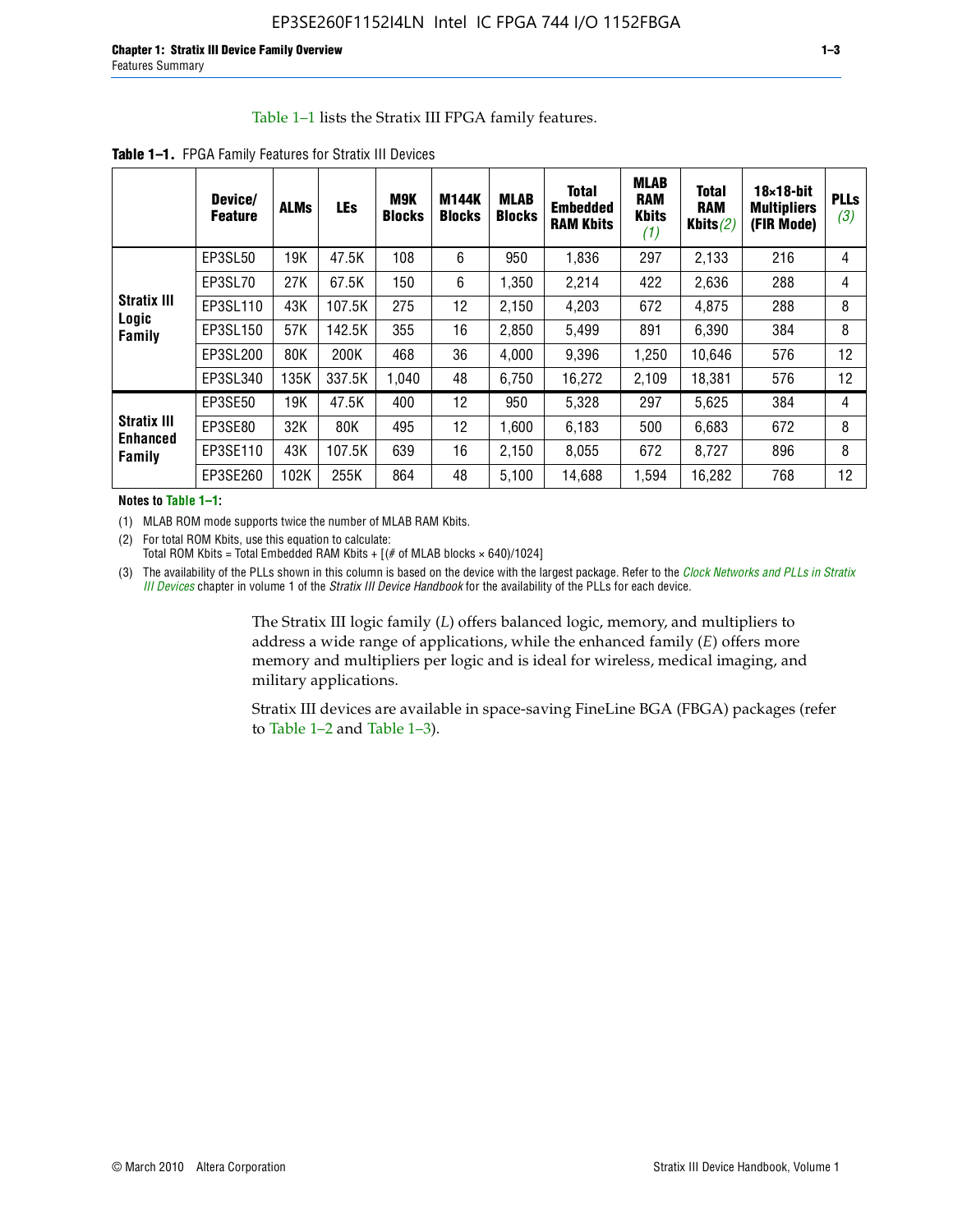Table 1–2 lists the Stratix III FPGA package options and I/O pin counts.

| <b>Device</b> | 484-Pin<br><b>FineLine</b><br>BGA(2) | <b>780-Pin</b><br><b>FineLine</b><br>BGA(2) | 1152-Pin<br><b>FineLine</b><br>BGA(2) | <b>1517-Pin</b><br><b>FineLine BGA</b><br>(3) | <b>1760-Pin</b><br><b>FineLine BGA</b><br>(3) |
|---------------|--------------------------------------|---------------------------------------------|---------------------------------------|-----------------------------------------------|-----------------------------------------------|
| EP3SL50       | 296                                  | 488                                         |                                       |                                               |                                               |
| EP3SL70       | 296                                  | 488                                         |                                       |                                               |                                               |
| EP3SL110      |                                      | 488                                         | 744                                   |                                               |                                               |
| EP3SL150      |                                      | 488                                         | 744                                   |                                               |                                               |
| EP3SL200      |                                      | 488 $(5)$                                   | 744                                   | 976                                           |                                               |
| EP3SL340      |                                      |                                             | 744(4)                                | 976                                           | 1,120                                         |
| EP3SE50       | 296                                  | 488                                         |                                       |                                               |                                               |
| EP3SE80       |                                      | 488                                         | 744                                   |                                               |                                               |
| EP3SE110      |                                      | 488                                         | 744                                   |                                               |                                               |
| EP3SE260      |                                      | 1488(5)                                     | 744                                   | 976                                           |                                               |

**Table 1–2.** Package Options and I/O Pin Counts *(Note 1)*

**Notes to Table 1–2:**

(1) The arrows indicate vertical migration.

- (2) All I/O pin counts include eight dedicated clock inputs (CLK1p, CLK1n, CLK3p, CLK3n, CLK8p, CLK8n, CLK10p, and CLK10n) that can be used for data inputs.
- (3) All I/O pin counts include eight dedicated clock inputs (CLK1p, CLK1n, CLK3p, CLK3n, CLK8p, CLK8n, CLK10p, and CLK10n) and eight dedicated corner PLL clock inputs (PLL\_L1\_CLKp, PLL\_L1\_CLKn, PLL\_L4\_CLKp, PLL\_L4\_CLKn, PLL\_R4\_CLKp, PLL\_R4\_CLKn, PLL\_R1\_CLKp, and PLL\_R1\_CLKn) that can be used for data inputs.
- (4) The EP3SL340 FPGA is offered only in the H1152 package, but not offered in the F1152 package.
- (5) The EP3SE260 and EP3SL200 FPGAs are offered only in the H780 package, but not offered in the F780 package.

All Stratix III devices support vertical migration within the same package (for example, you can migrate between the EP3SL50 and EP3SL70 devices in the 780-pin FineLine BGA package). Vertical migration allows you to migrate to devices whose dedicated pins, configuration pins, and power pins are the same for a given package across device densities.

To ensure that a board layout supports migratable densities within one package offering, enable the applicable vertical migration path within the Quartus® II software. On the Assignments menu, point to **Device** and click **Migration Devices**. You can migrate from the *L* family to the *E* family without increasing the number of LEs available. This minimizes the cost of vertical migration.

Table 1–3 lists the Stratix III FineLine BGA (FBGA) package sizes.

| <b>Table 1-3.</b> FineLine BGA Package Sizes |  |  |
|----------------------------------------------|--|--|
|----------------------------------------------|--|--|

| <b>Dimension</b>     | <b>484 Pin</b> | 780 Pin | <b>1152 Pin</b> | <b>1517 Pin</b> | <b>1760 Pin</b> |
|----------------------|----------------|---------|-----------------|-----------------|-----------------|
| Pitch (mm)           | 1.00           | 1.00    | 1.00            | 1.00            | 1.00            |
| Area $(mm^2)$        | 529            | 841     | 1.225           | 1.600           | 1.849           |
| Length/Width (mm/mm) | 23/23          | 29/29   | 35/35           | 40/40           | 43/43           |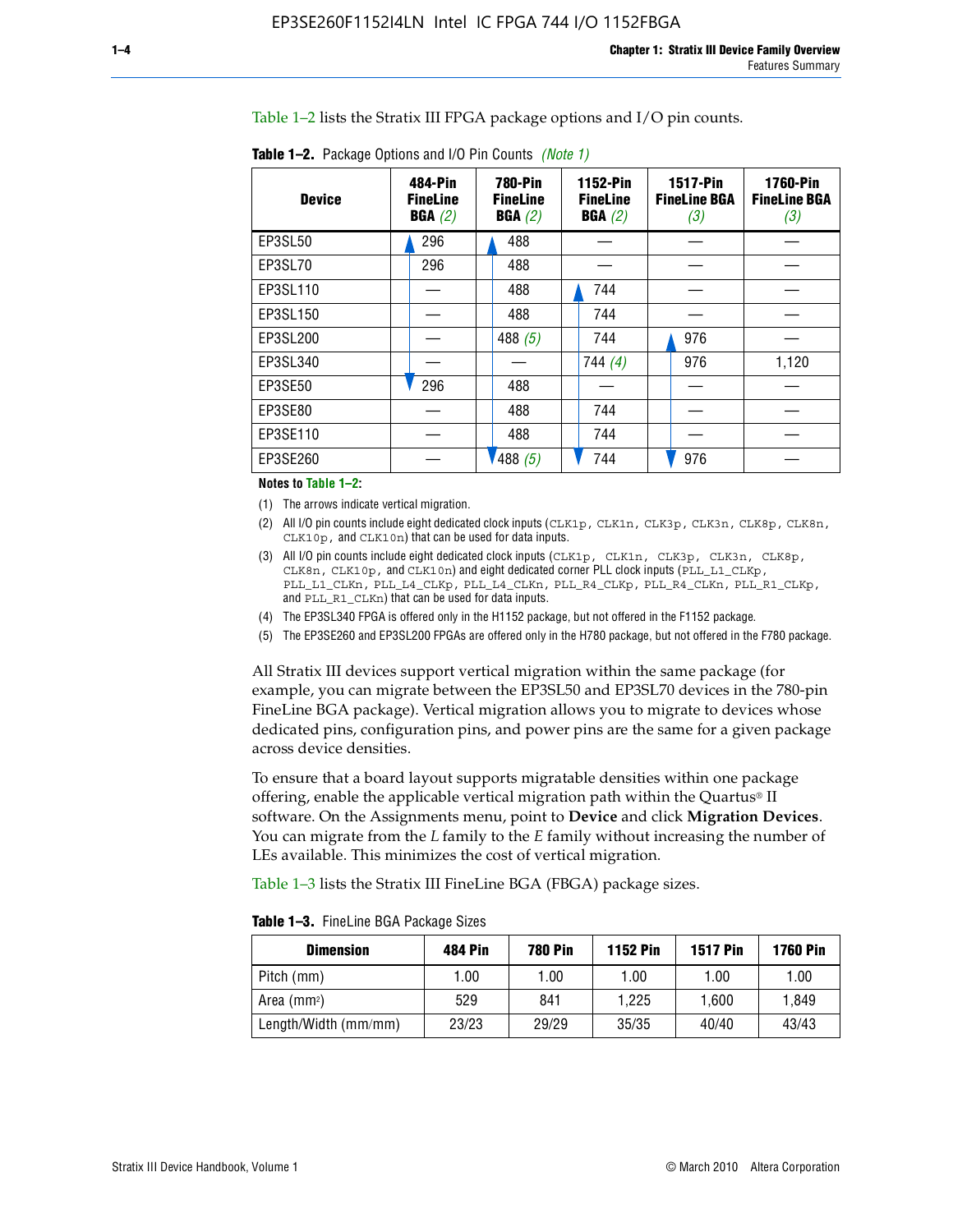Table 1–4 lists the Stratix III Hybrid FineLine BGA (HBGA) package sizes.

**Table 1–4.** Hybrid FineLine BGA Package Sizes

| <b>Dimension</b>     | <b>780 Pin</b> | <b>1152 Pin</b> |
|----------------------|----------------|-----------------|
| Pitch (mm)           | 1.00           | 1.00            |
| Area $(mm^2)$        | 1.089          | 1.600           |
| Length/Width (mm/mm) | 33/33          | 40/40           |

Stratix III devices are available in up to three speed grades: –2, –3, and –4, with –2 being the fastest. Stratix III devices are offered in both commercial and industrial temperature range ratings with leaded and lead-free packages. Selectable Core Voltage is available in specially marked low-voltage devices (*L* ordering code suffix).

Table 1–5 lists the Stratix III device speed grades.

Table 1-5. Speed Grades for Stratix III Devices (Part 1 of 2)

| <b>Device</b> | <b>Temperature</b><br>Grade | 484 - Pin<br><b>FineLine</b><br><b>BGA</b> | <b>780-Pin</b><br><b>FineLine</b><br><b>BGA</b> | <b>780-Pin</b><br><b>Hybrid</b><br><b>FineLine</b><br><b>BGA</b> | 1152-Pin<br><b>FineLine</b><br><b>BGA</b> | 1152-Pin<br><b>Hybrid</b><br><b>FineLine</b><br><b>BGA</b> | <b>1517-Pin</b><br><b>FineLine</b><br><b>BGA</b> | 1760-Pin<br><b>FineLine</b><br><b>BGA</b> |
|---------------|-----------------------------|--------------------------------------------|-------------------------------------------------|------------------------------------------------------------------|-------------------------------------------|------------------------------------------------------------|--------------------------------------------------|-------------------------------------------|
| EP3SL50       | Commercial                  | $-2, -3, -4,$<br>$-4L$                     | $-2, -3, -4,$<br>$-4L$                          |                                                                  |                                           |                                                            |                                                  |                                           |
|               | Industrial                  | $-3, -4, -4L$                              | $-3, -4, -4L$                                   | $\equiv$                                                         | $\equiv$                                  | $\equiv$                                                   | $\equiv$                                         | $\overline{\phantom{0}}$                  |
| EP3SL70       | Commercial                  | $-2, -3, -4,$<br>$-41$                     | $-2, -3, -4,$<br>$-41$                          |                                                                  |                                           |                                                            |                                                  |                                           |
|               | Industrial                  | $-3, -4, -4L$                              | $-3, -4, -4L$                                   |                                                                  | $\overline{\phantom{0}}$                  | $\equiv$                                                   | $\equiv$                                         | $\equiv$                                  |
| EP3SL110      | Commercial                  |                                            | $-2, -3, -4,$<br>$-4L$                          |                                                                  | $-2, -3, -4,$<br>$-4L$                    |                                                            |                                                  |                                           |
|               | Industrial                  | $\equiv$                                   | $-3, -4, -4L$                                   |                                                                  | $-3, -4, -4L$                             | $\frac{1}{2}$                                              | $\equiv$                                         | $\equiv$                                  |
| EP3SL150      | Commercial                  |                                            | $-2, -3, -4,$<br>$-41$                          |                                                                  | $-2, -3, -4,$<br>$-41$                    |                                                            |                                                  |                                           |
|               | Industrial                  | $\overline{\phantom{m}}$                   | $-3, -4, -4L$                                   | $\overline{\phantom{m}}$                                         | $-3, -4, -4L$                             | $\overline{\phantom{0}}$                                   | $\overline{\phantom{0}}$                         |                                           |
| EP3SL200      | Commercial                  |                                            |                                                 | $-2, -3, -4,$<br>$-4L$                                           | $-2,-3,-4,$<br>$-4L$                      |                                                            | $-2,-3,-4,$<br>$-4L$                             |                                           |
|               | Industrial (1)              | $\equiv$                                   | $\equiv$                                        | $-3, -4, -4L$                                                    | $-3, -4, -4L$                             | $\frac{1}{1}$                                              | $-3, -4, -4L$                                    | $\equiv$                                  |
| EP3SL340      | Commercial                  | $\equiv$                                   | $\qquad \qquad$                                 | $\qquad \qquad$                                                  | $\overline{\phantom{m}}$                  |                                                            | $-2, -3, -4$ $-2, -3, -4$                        | $-2, -3, -4$                              |
|               | Industrial (1)              |                                            | $\equiv$                                        | $\overline{\phantom{0}}$                                         | $\overline{\phantom{0}}$                  |                                                            | $-3, -4, -4$ $-3, -4, -4$                        | $-3, -4, -4L$                             |
| EP3SE50       | Commercial                  | $-2, -3, -4,$<br>$-4L$                     | $-2, -3, -4,$<br>$-4L$                          |                                                                  |                                           |                                                            |                                                  |                                           |
|               | Industrial                  | $-3, -4, -4L$                              | $-3, -4, -4L$                                   | $\equiv$                                                         | $\equiv$                                  | $\overline{\phantom{0}}$                                   | $\equiv$                                         | $\overline{\phantom{0}}$                  |
| EP3SE80       | Commercial                  |                                            | $-2, -3, -4,$<br>$-41$                          |                                                                  | $-2, -3, -4,$<br>$-41$                    |                                                            |                                                  |                                           |
|               | Industrial                  | $\overline{\phantom{m}}$                   | $-3, -4, -4L$                                   |                                                                  | $-3, -4, -4L$                             | $\qquad \qquad$                                            | $\equiv$                                         |                                           |
| EP3SE110      | Commercial                  |                                            | $-2, -3, -4,$<br>$-4L$                          |                                                                  | $-2, -3, -4,$<br>$-4L$                    |                                                            |                                                  |                                           |
|               | Industrial                  |                                            | $-3, -4, -4L$                                   | $\equiv$                                                         | $-3, -4, -4L$                             |                                                            |                                                  |                                           |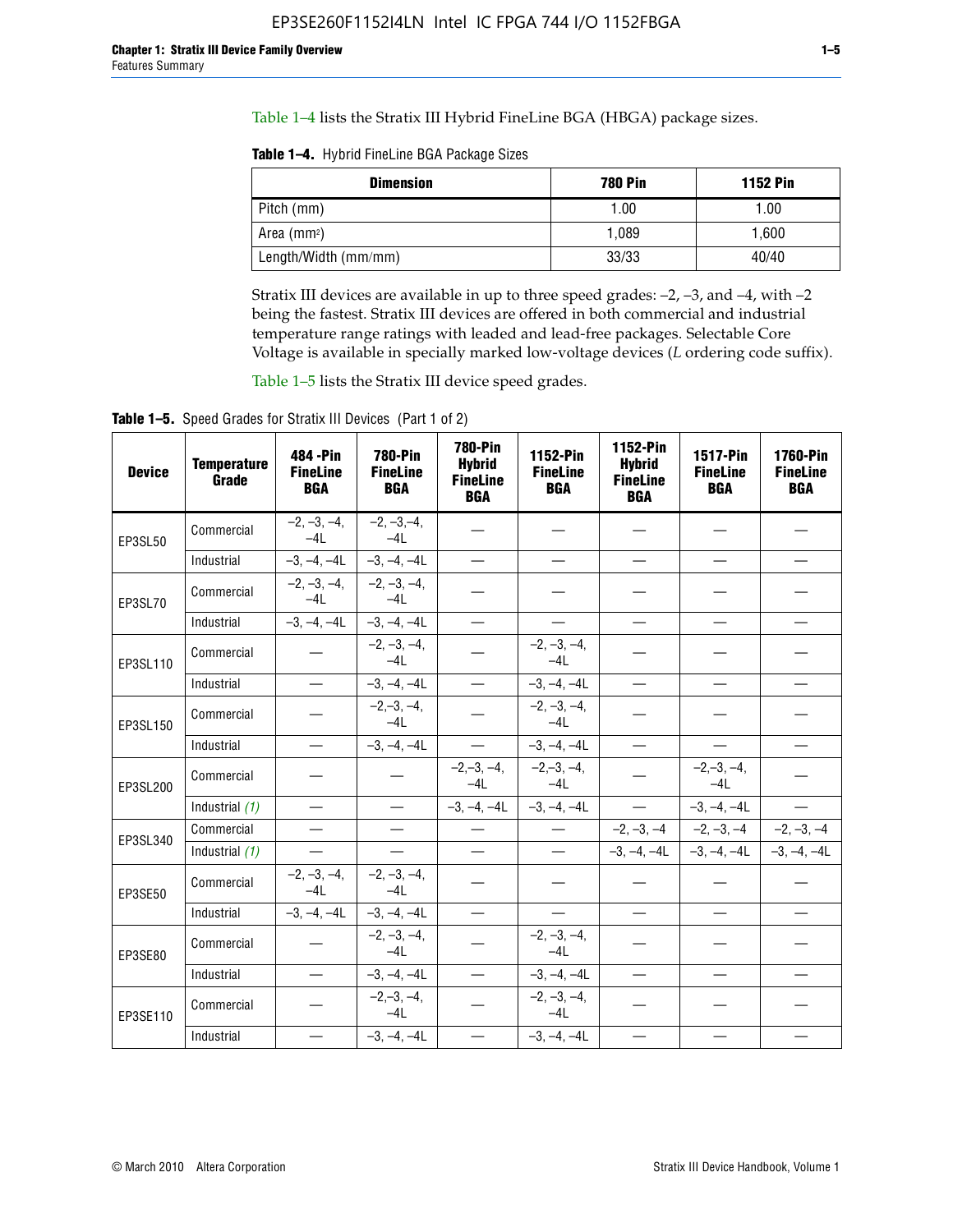| <b>Device</b> | <b>Temperature</b><br>Grade | 484 - Pin<br><b>FineLine</b><br><b>BGA</b> | <b>780-Pin</b><br><b>FineLine</b><br>BGA | <b>780-Pin</b><br><b>Hybrid</b><br><b>FineLine</b><br><b>BGA</b> | 1152-Pin<br><b>FineLine</b><br><b>BGA</b> | <b>1152-Pin</b><br><b>Hybrid</b><br><b>FineLine</b><br><b>BGA</b> | <b>1517-Pin</b><br><b>FineLine</b><br><b>BGA</b> | <b>1760-Pin</b><br><b>FineLine</b><br><b>BGA</b> |
|---------------|-----------------------------|--------------------------------------------|------------------------------------------|------------------------------------------------------------------|-------------------------------------------|-------------------------------------------------------------------|--------------------------------------------------|--------------------------------------------------|
| EP3SE260      | Commercial                  |                                            |                                          | $-2, -3, -4,$<br>$-4L$                                           | $-2, -3, -4,$<br>$-4L$                    |                                                                   | $-2, -3, -4,$<br>$-4L$                           |                                                  |
|               | Industrial $(1)$            |                                            |                                          | $-3, -4, -4L$                                                    | $-3, -4, -4L$                             |                                                                   | $-3. -4 -4L$                                     |                                                  |

**Table 1–5.** Speed Grades for Stratix III Devices (Part 2 of 2)

**Note to Table 1–5:**

(1) For EP3SL340, EP3SL200, and EP3SE260 devices, the industrial junction temperature range for –4L is 0–100°C, regardless of supply voltage.

# **Architecture Features**

The following section describes the various features of the Stratix III family FPGAs.

## **Logic Array Blocks and Adaptive Logic Modules**

The Logic Array Block (LAB) is composed of basic building blocks known as Adaptive Logic Modules (ALMs) that can be configured to implement logic, arithmetic, and register functions. Each LAB consists of ten ALMs, carry chains, shared arithmetic chains, LAB control signals, local interconnect, and register chain connection lines. ALMs are part of a unique, innovative logic structure that delivers faster performance, minimizes area, and reduces power consumption. ALMs expand the traditional 4-input look-up table architecture to 7 inputs, increasing performance by reducing LEs, logic levels, and associated routing. In addition, ALMs maximize DSP performance with dedicated functionality to efficiently implement adder trees and other complex arithmetic functions. The Quartus II Compiler places associated logic in an LAB or adjacent LABs, allowing the use of local, shared arithmetic chain, and register chain connections for performance and area efficiency.

The Stratix III LAB has a new derivative called Memory LAB (or MLAB), which adds SRAM memory capability to the LAB. MLAB is a superset of the LAB and includes all LAB features. MLABs support a maximum of 320 bits of simple dual-port Static Random Access Memory (SRAM). Each ALM in an MLAB can be configured as a 16×2 block, resulting in a configuration of 16×20 simple dual port SRAM block. MLAB and LAB blocks always co-exist as pairs in all Stratix III families, allowing up to 50% of the logic (LABs) to be traded for memory (MLABs).



f For more information about LABs and ALMs, refer to the *[Logic Array Blocks and](http://www.altera.com/literature/hb/stx3/stx3_siii51002.pdf)  [Adaptive Logic Modules in Stratix III Devices](http://www.altera.com/literature/hb/stx3/stx3_siii51002.pdf)* chapter.



For more information about MLAB modes, features and design considerations, refer to the *[TriMatrix Embedded Memory Blocks in Stratix III Devices](http://www.altera.com/literature/hb/stx3/stx3_siii51004.pdf)* chapter.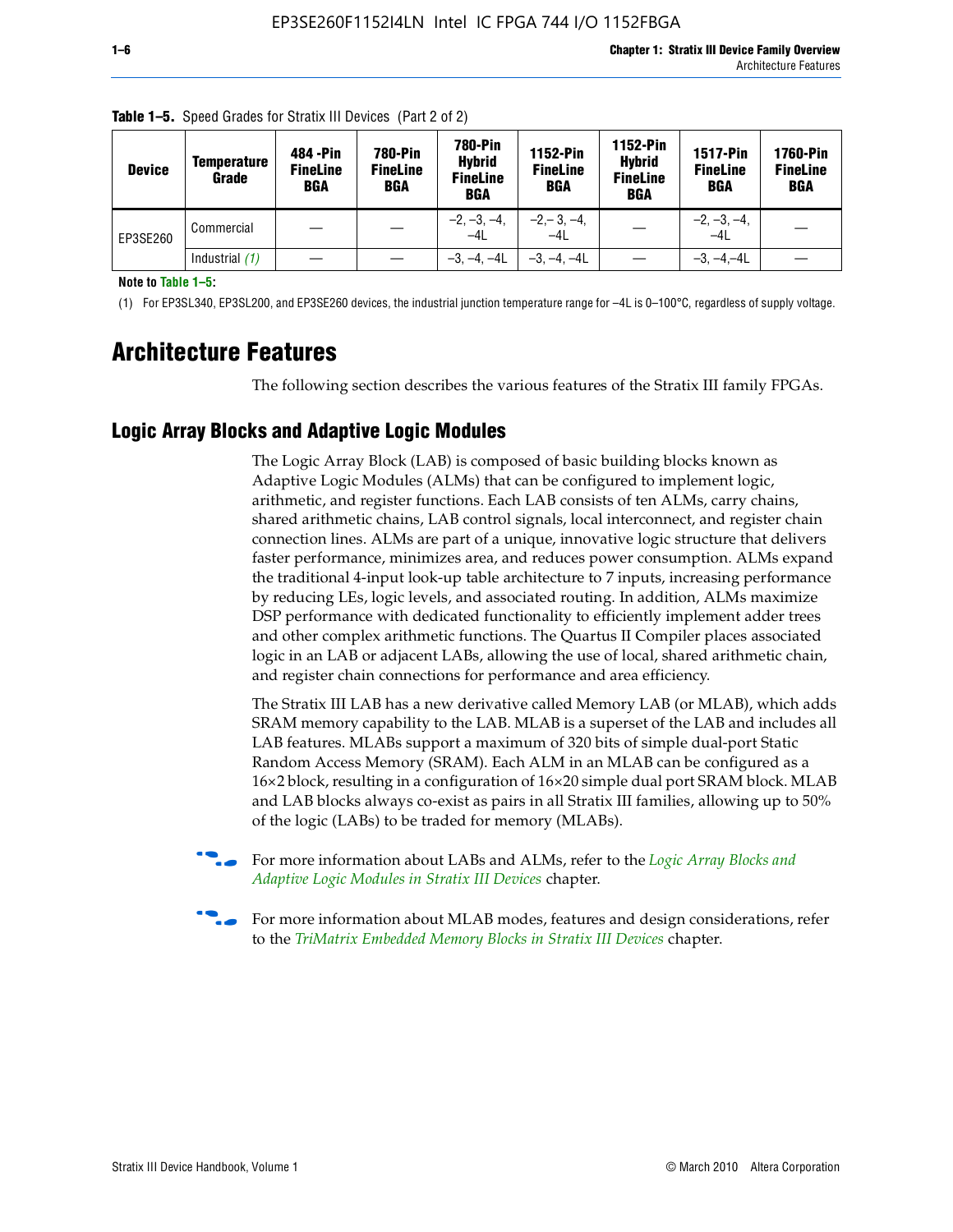#### **MultiTrack Interconnect**

In the Stratix III architecture, connections between ALMs, TriMatrix memory, DSP blocks, and device I/O pins are provided by the MultiTrack interconnect structure with DirectDrive technology. The MultiTrack interconnect consists of continuous, performance-optimized row and column interconnects that span fixed distances. A routing structure with fixed length resources for all devices allows predictable and repeatable performance when migrating through different device densities. The MultiTrack interconnect provides 1-hop connection to 34 adjacent LABs, 2-hop connections to 96 adjacent LABs and 3-hop connections to 160 adjacent LABs.

DirectDrive technology is a deterministic routing technology that ensures identical routing resource usage for any function regardless of placement in the device. The MultiTrack interconnect and DirectDrive technology simplify the integration stage of block-based designing by eliminating the reoptimization cycles that typically follow design changes and additions. The Quartus II Compiler also automatically places critical design paths on faster interconnects to improve design performance.

#### **For more information, refer to the** *[MultiTrack Interconnect in Stratix III Devices](http://www.altera.com/literature/hb/stx3/stx3_siii51003.pdf)* **chapter.**

#### **TriMatrix Embedded Memory Blocks**

TriMatrix embedded memory blocks provide three different sizes of embedded SRAM to efficiently address the needs of Stratix III FPGA designs. TriMatrix memory includes the following blocks:

- 320-bit MLAB blocks optimized to implement filter delay lines, small FIFO buffers, and shift registers
- 9-Kbit M9K blocks that can be used for general purpose memory applications
- 144-Kbit M144K blocks that are ideal for processor code storage, packet and video frame buffering

Each embedded memory block can be independently configured to be a single- or dual-port RAM, ROM, or shift register via the Quartus II MegaWizard™ Plug-In Manager. Multiple blocks of the same type can also be stitched together to produce larger memories with minimal timing penalty. TriMatrix memory provides up to 16,272 Kbits of embedded SRAM at up to 600 MHz operation.

For more information about TriMatrix memory blocks, modes, features, and design considerations, refer to the *[TriMatrix Embedded Memory Blocks in Stratix III Devices](http://www.altera.com/literature/hb/stx3/stx3_siii51004.pdf)* chapter.

#### **DSP Blocks**

Stratix III devices have dedicated high-performance digital signal processing (DSP) blocks optimized for DSP applications requiring high data throughput. Stratix III devices provide you with the ability to implement various high-performance DSP functions easily. Complex systems such as WiMAX, 3GPP WCDMA, CDMA2000, voice over Internet Protocol (VoIP), H.264 video compression, and high-definition television (HDTV) require high-performance DSP blocks to process data. These system designs typically use DSP blocks to implement finite impulse response (FIR) filters, complex FIR filters, infinite impulse response (IIR) filters, fast Fourier transform (FFT) functions, and discrete cosine transform (DCT) functions.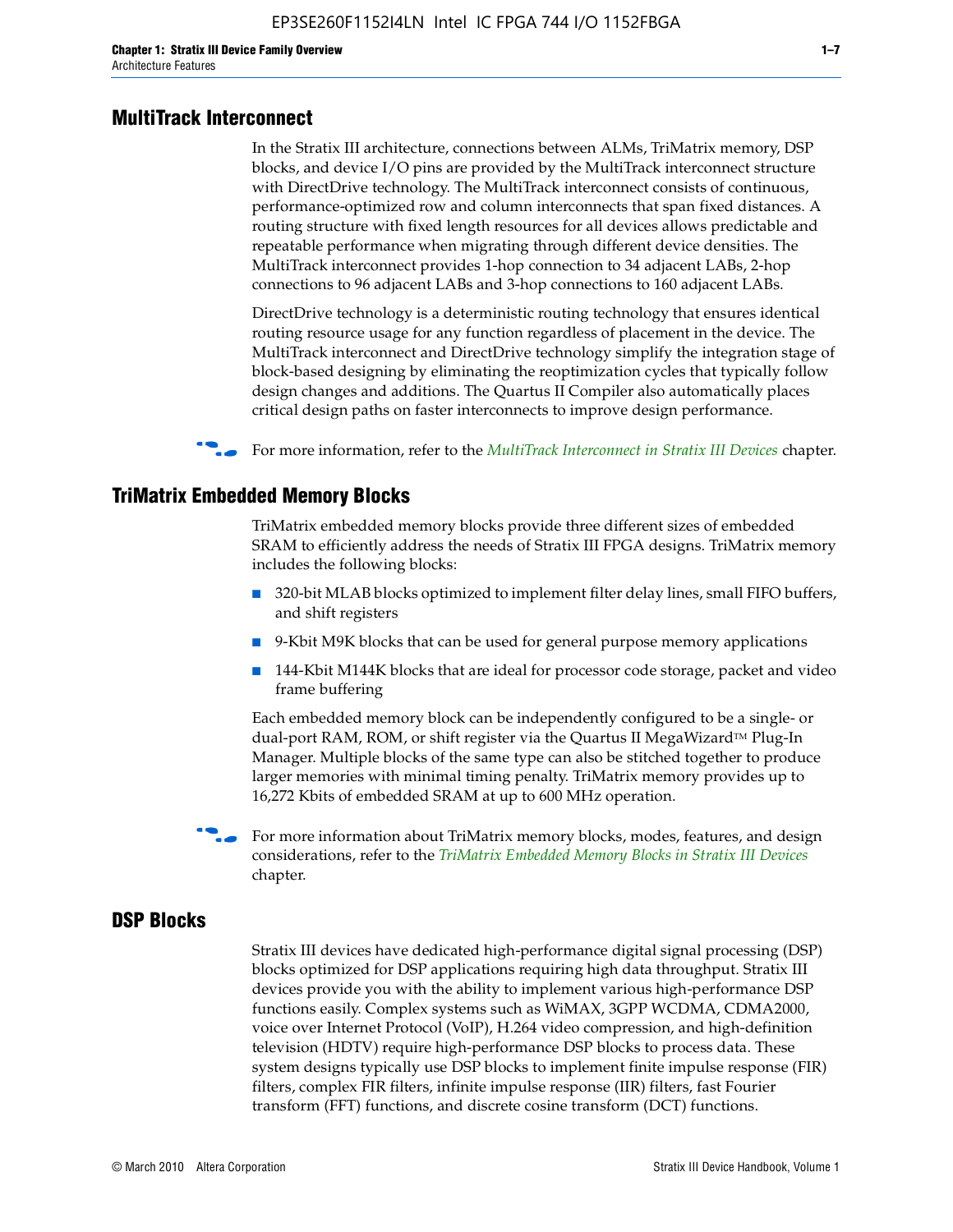Stratix III devices have up to 112 DSP blocks. The architectural highlights of the Stratix III DSP block are the following:

- High-performance, power optimized, fully pipelined multiplication operations
- Native support for 9-bit, 12-bit, 18-bit, and 36-bit word lengths
- Native support for 18-bit complex multiplications
- Efficient support for floating point arithmetic formats (24-bit for Single Precision and 53-bit for Double Precision)
- Signed and unsigned input support
- Built-in addition, subtraction, and accumulation units to efficiently combine multiplication results
- Cascading 18-bit input bus to form tap-delay lines
- Cascading 44-bit output bus to propagate output results from one block to the next block
- Rich and flexible arithmetic rounding and saturation units
- Efficient barrel shifter support
- Loopback capability to support adaptive filtering

DSP block multipliers can optionally feed an adder/subtractor or accumulator in the block depending on user configuration. This option saves ALM routing resources and increases performance, because all connections and blocks are inside the DSP block. Additionally, the DSP Block input registers can efficiently implement shift registers for FIR filter applications, and the Stratix III DSP blocks support rounding and saturation. The Quartus II software includes megafunctions that control the mode of operation of the DSP blocks based on user parameter settings.

f For more information, refer to the *[DSP Blocks in Stratix III Devices](http://www.altera.com/literature/hb/stx3/stx3_siii51005.pdf)* chapter.

#### **Clock Networks and PLLs**

Stratix III devices provide dedicated Global Clock Networks (GCLKs), Regional Clock Networks (RCLKs), and Periphery Clock Networks (PCLKs). These clocks are organized into a hierarchical clock structure that provides up to 104 unique clock domains (16 GCLK + 88 RCLK) within the Stratix III device and allows for up to 38 (16 GCLK + 22 RCLK) unique GCLK/RCLK clock sources per device quadrant.

Stratix III devices deliver abundant PLL resources with up to 12 PLLs per device and up to 10 outputs per PLL. Every output can be independently programmed, creating a unique, customizable clock frequency. Inherent jitter filtration and fine granularity control over multiply, divide ratios, and dynamic phase-shift reconfiguration provide the high-performance precision required in today's high-speed applications. Stratix III PLLs are feature rich, supporting advanced capabilities such as clock switchover, reconfigurable phase shift, PLL reconfiguration, and reconfigurable bandwidth. PLLs can be used for general-purpose clock management supporting multiplication, phase shifting, and programmable duty cycle. Stratix III PLLs also support external feedback mode, spread-spectrum input clock tracking, and post-scale counter cascading.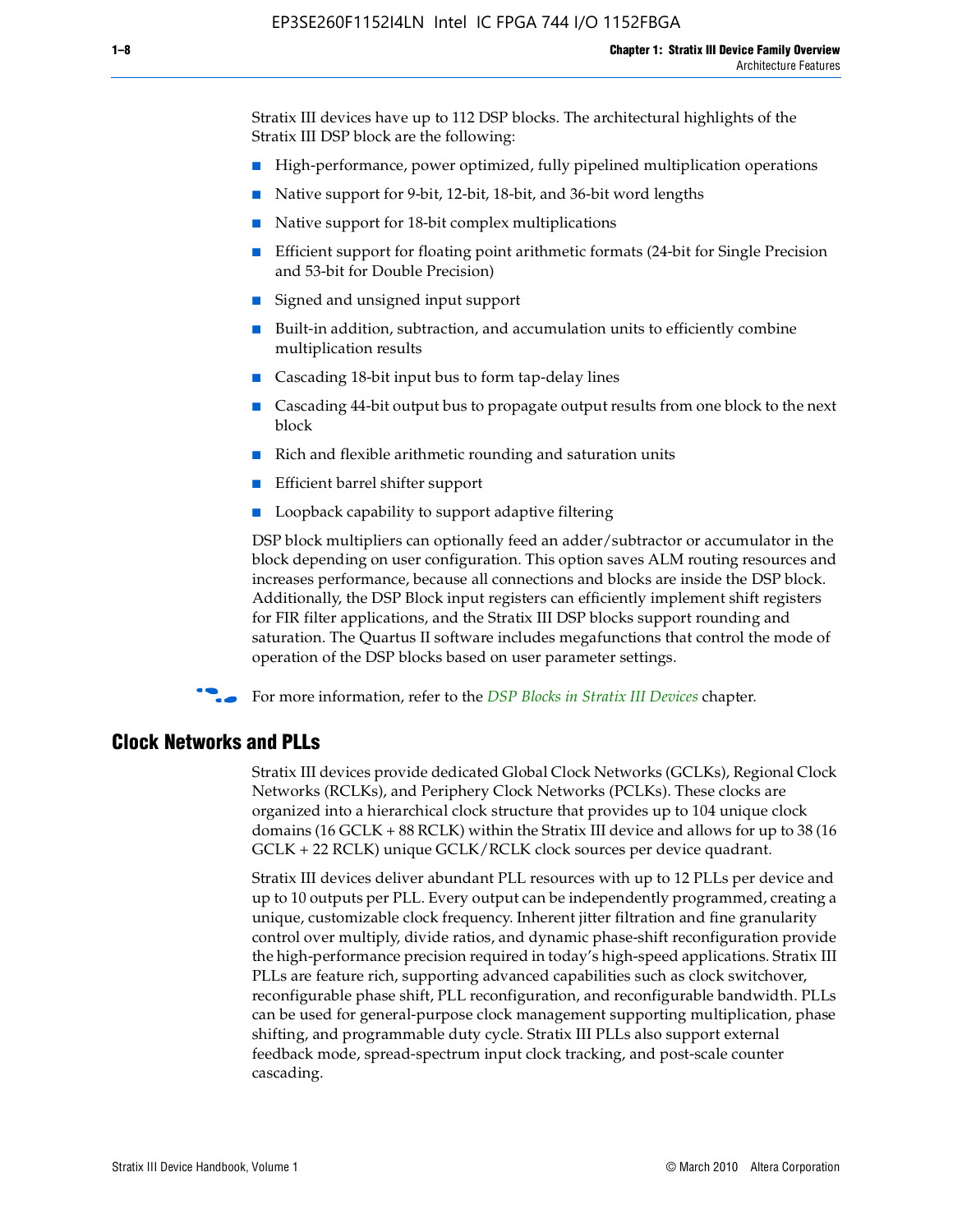f For more information, refer to the *[Clock Networks and PLLs in Stratix III Devices](http://www.altera.com/literature/hb/stx3/stx3_siii51006.pdf)* chapter.

### **I/O Banks and I/O Structure**

Stratix III devices contain up to 24 modular I/O banks, each of which contains 24, 32, 36, 40, or 48 I/Os. This modular bank structure improves pin efficiency and eases device migration. The I/O banks contain circuitry to support external memory interfaces at speeds up to 533 MHz and high-speed differential I/O interfaces meeting up to 1.6 Gbps performance. It also supports high-speed differential inputs and outputs running at speeds up to 800 MHz.

Stratix III devices support a wide range of industry I/O standards, including single-ended, voltage referenced single-ended, and differential I/O standards. The Stratix III I/O supports programmable bus hold, programmable pull-up resistor, programmable slew rate, programmable drive strength, programmable output delay control, and open-drain output. Stratix III devices also support on-chip series  $(R<sub>s</sub>)$  and on-chip parallel  $(R_T)$  termination with auto calibration for single-ended I/O standards and on-chip differential termination  $(R_D)$  for LVDS I/O standards on Left/Right I/O banks. Dynamic OCT is also supported on bi-directional I/O pins in all I/O banks.

**For more information, refer to the** *[Stratix III Device I/O Features](http://www.altera.com/literature/hb/stx3/stx3_siii51007.pdf)* **chapter.** 

## **External Memory Interfaces**

The Stratix III I/O structure has been completely redesigned to provide flexibility and enable high-performance support for existing and emerging external memory standards such as DDR, DDR2, DDR3, QDR II, QDR II+, and RLDRAM II at frequencies of up to 533 MHz.

Packed with features such as dynamic on-chip termination, trace mismatch compensation, read/write leveling, half-rate registers, and 4-to 36-bit programmable DQ group widths, Stratix III I/Os supply the built-in functionality required for rapid and robust implementation of external memory interfaces. Double data-rate support is found on all sides of the Stratix III device. Stratix III devices provide an efficient architecture to quickly and easily fit wide external memory interfaces exactly where you want them.

A self-calibrating soft IP core (ALTMEMPHY), optimized to take advantage of the Stratix III device I/O, along with the Quartus II timing analysis tool (TimeQuest), provide the total solution for the highest reliable frequency of operation across process voltage and temperature.

f For more information about external memory interfaces, refer to the *[External Memory](http://www.altera.com/literature/hb/stx3/stx3_siii51008.pdf)  [Interfaces in Stratix III Devices](http://www.altera.com/literature/hb/stx3/stx3_siii51008.pdf)* chapter.

#### **High-Speed Differential I/O Interfaces with DPA**

Stratix III devices contain dedicated circuitry for supporting differential standards at speeds up to 1.6 Gbps. The high-speed differential I/O circuitry supports the following high-speed I/O interconnect standards and applications: Utopia IV, SPI-4.2, SFI-4, 10 Gigabit Ethernet XSBI, Rapid I/O, and NPSI. Stratix III devices support 2×, 4×, 6×, 7×, 8×, and 10× SERDES modes for high-speed differential I/O interfaces and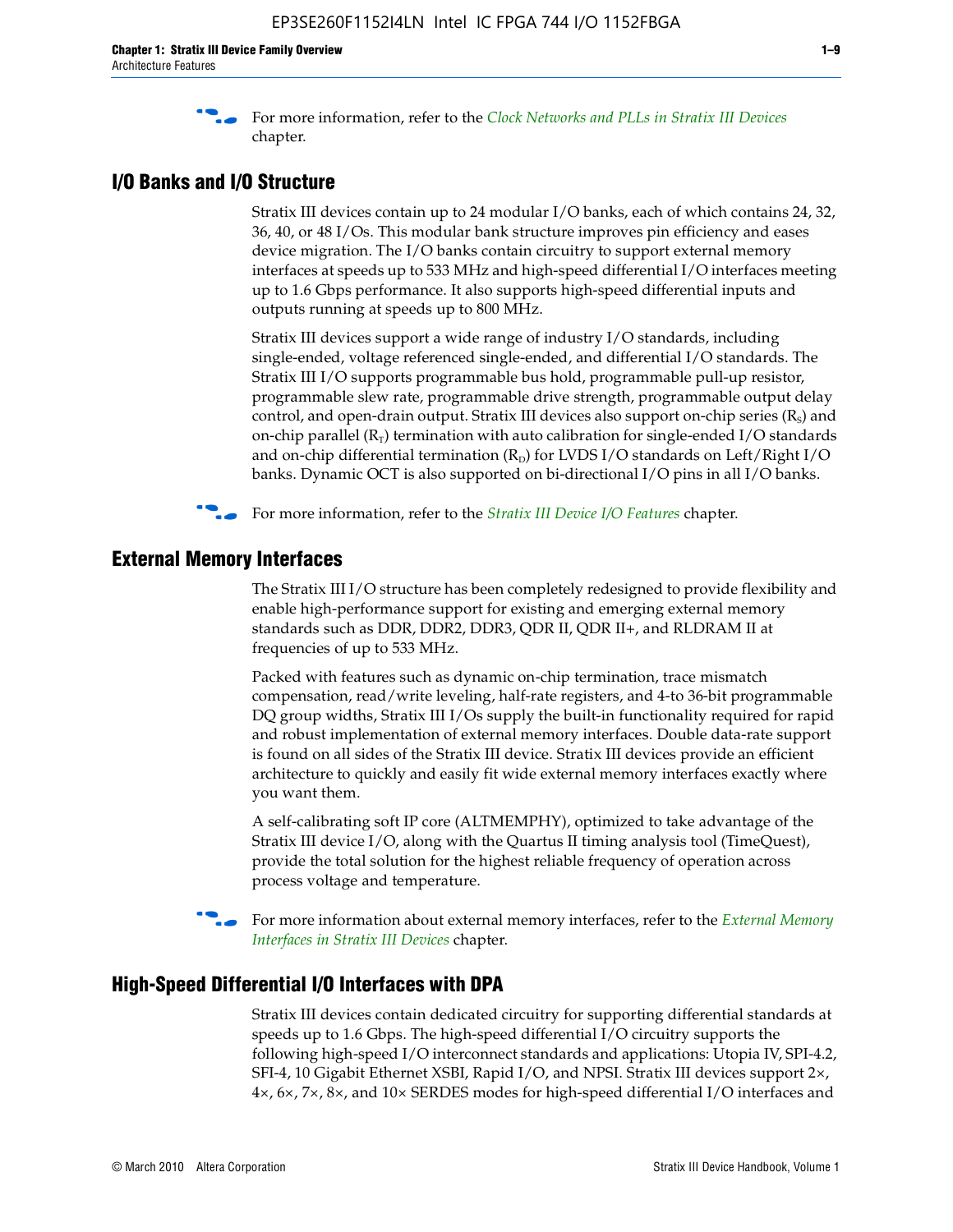4×, 6×, 7×, 8×, and 10× SERDES modes when using the dedicated DPA circuitry. DPA minimizes bit errors, simplifies PCB layout and timing management for high-speed data transfer, and eliminates channel-to-channel and channel-to-clock skew in high-speed data transmission systems. Soft CDR can also be implemented, enabling low-cost 1.6-Gbps clock embedded serial links.

Stratix III devices have the following dedicated circuitry for high-speed differential I/O support:

- Differential I/O buffer
- Transmitter serializer
- Receiver deserializer
- Data realignment
- Dynamic phase aligner (DPA)
- Soft CDR functionality
- Synchronizer (FIFO buffer)
- PLLs

**For more information, refer to the** *High Speed Differential I/O Interfaces with DPA in [Stratix III Devices](http://www.altera.com/literature/hb/stx3/stx3_siii51009.pdf)* chapter.

#### **Hot Socketing and Power-On Reset**

Stratix III devices are hot-socketing compliant. Hot socketing is also known as hot plug-in or hot swap, and power sequencing support without the use of any external devices. Robust on-chip hot-socketing and power-sequencing support ensures proper device operation independent of the power-up sequence. You can insert or remove a Stratix III board in a system during system operation without causing undesirable effects to the running system bus or the board that was inserted into the system.

The hot-socketing feature makes it easier to use Stratix III devices on PCBs that also contain a mixture of 3.3-V, 3.0-V, 2.5-V, 1.8-V, 1.5-V, and 1.2-V devices. With the Stratix III hot socketing feature, you do not need to ensure a specific power-up sequence for each device on the board.

f For more information, refer to the *[Hot Socketing and Power-On Reset in Stratix III](http://www.altera.com/literature/hb/stx3/stx3_siii51010.pdf)  [Device](http://www.altera.com/literature/hb/stx3/stx3_siii51010.pdf)s* chapter.

#### **Configuration**

Stratix III devices are configured using one of the following four configuration schemes:

- Fast passive parallel (FPP)
- Fast active serial (AS)
- Passive serial (PS)
- Joint Test Action Group (JTAG)

All configuration schemes use either an external controller (for example, a  $MAX<sup>®</sup>$  II device or microprocessor), a configuration device, or a download cable.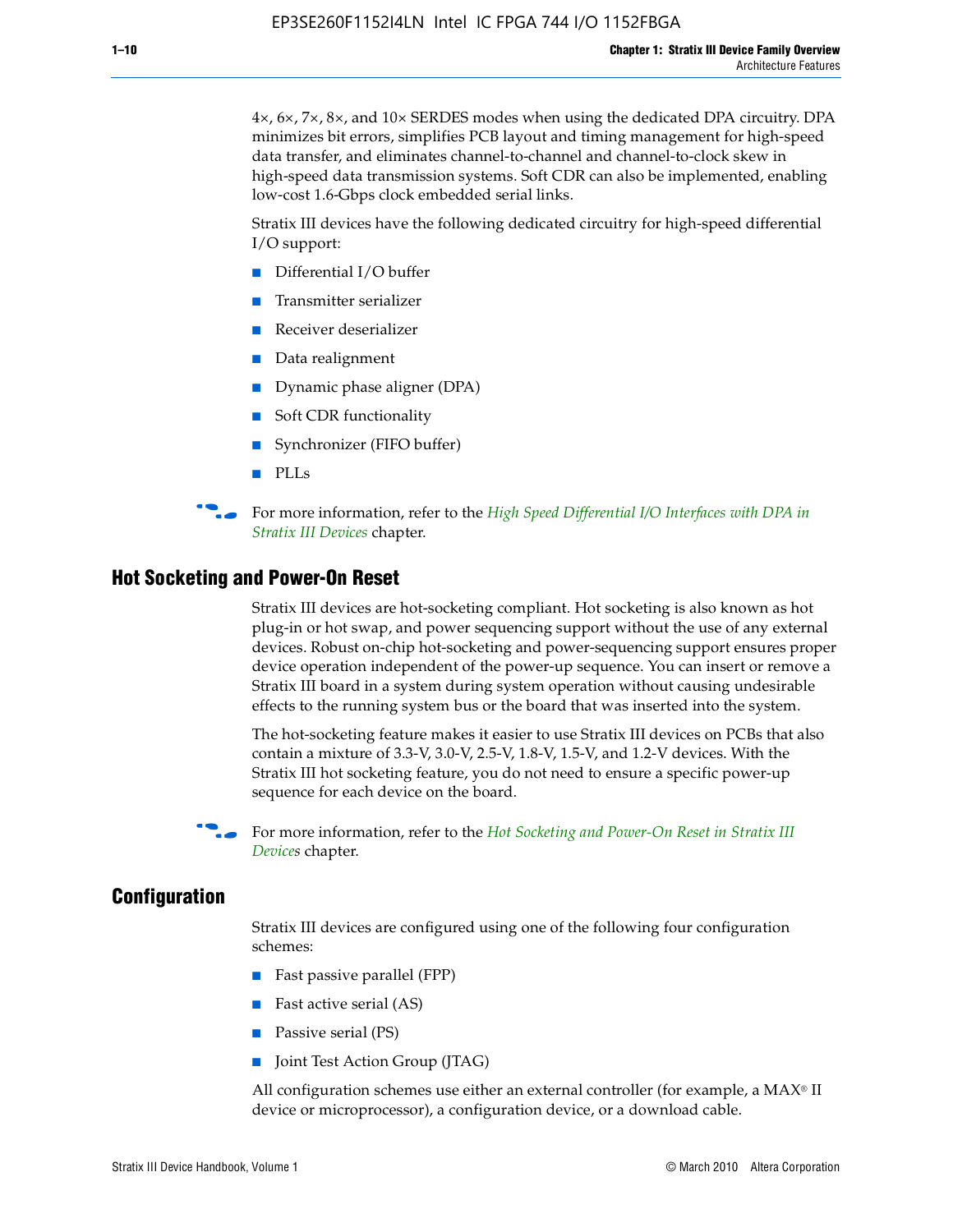Stratix III devices support configuration data decompression, which saves configuration memory space and time. This feature allows you to store compressed configuration data in configuration devices or other memory and transmit this compressed bitstream to Stratix III devices. During configuration, the Stratix III device decompresses the bitstream in real time and programs its SRAM cells.

Stratix III devices support decompression in the FPP when using a MAX II device/microprocessor plus flash, fast AS, and PS configuration schemes. The Stratix III decompression feature is not available in the FPP when using the enhanced configuration device and JTAG configuration schemes.

For more information, refer to the *[Configuring Stratix III Devices](http://www.altera.com/literature/hb/stx3/stx3_siii51011.pdf)* chapter.

## **Remote System Upgrades**

Stratix III devices feature remote system upgrade capability, allowing error-free deployment of system upgrades from a remote location securely and reliably. Soft logic (either the Nios embedded processor or user logic) implemented in a Stratix III device can download a new configuration image from a remote location, store it in configuration memory, and direct the dedicated remote system upgrade circuitry to initiate a reconfiguration cycle. The dedicated circuitry performs error detection during and after the configuration process, and can recover from an error condition by reverting back to a safe configuration image, and provides error status information. This dedicated remote system upgrade circuitry is unique to Stratix series FPGAs and helps to avoid system downtime.



**For more information, refer to the** *[Remote System Upgrades with Stratix III Devices](http://www.altera.com/literature/hb/stx3/stx3_siii51012.pdf)* chapter.

## **IEEE 1149.1 (JTAG) Boundary-Scan Testing**

Stratix III devices support the JTAG IEEE Std. 1149.1 specification. The Boundary-Scan Test (BST) architecture offers the capability to test pin connections without using physical test probes and capture functional data while a device is operating normally. Boundary-scan cells in the Stratix III device can force signals onto pins or capture data from pin or logic array signals. Forced test data is serially shifted into the boundary-scan cells. Captured data is serially shifted out and externally compared to expected results. In addition to BST, you can use the IEEE Std. 1149.1 controller for Stratix III device in-circuit reconfiguration (ICR).

For more information, refer to the *IEEE 1149.1 (JTAG) Boundary Scan Testing in [Stratix III Devices](http://www.altera.com/literature/hb/stx3/stx3_siii51013.pdf)* chapter.

## **Design Security**

Stratix III devices are high-density, high-performance FPGAs with support for 256-bit volatile and non-volatile security keys to protect designs against copying, reverse engineering, and tampering. Stratix III devices have the ability to decrypt a configuration bitstream using the Advanced Encryption Standard (AES) algorithm, an industry standard encryption algorithm that is FIPS-197 certified and requires a 256-bit security key.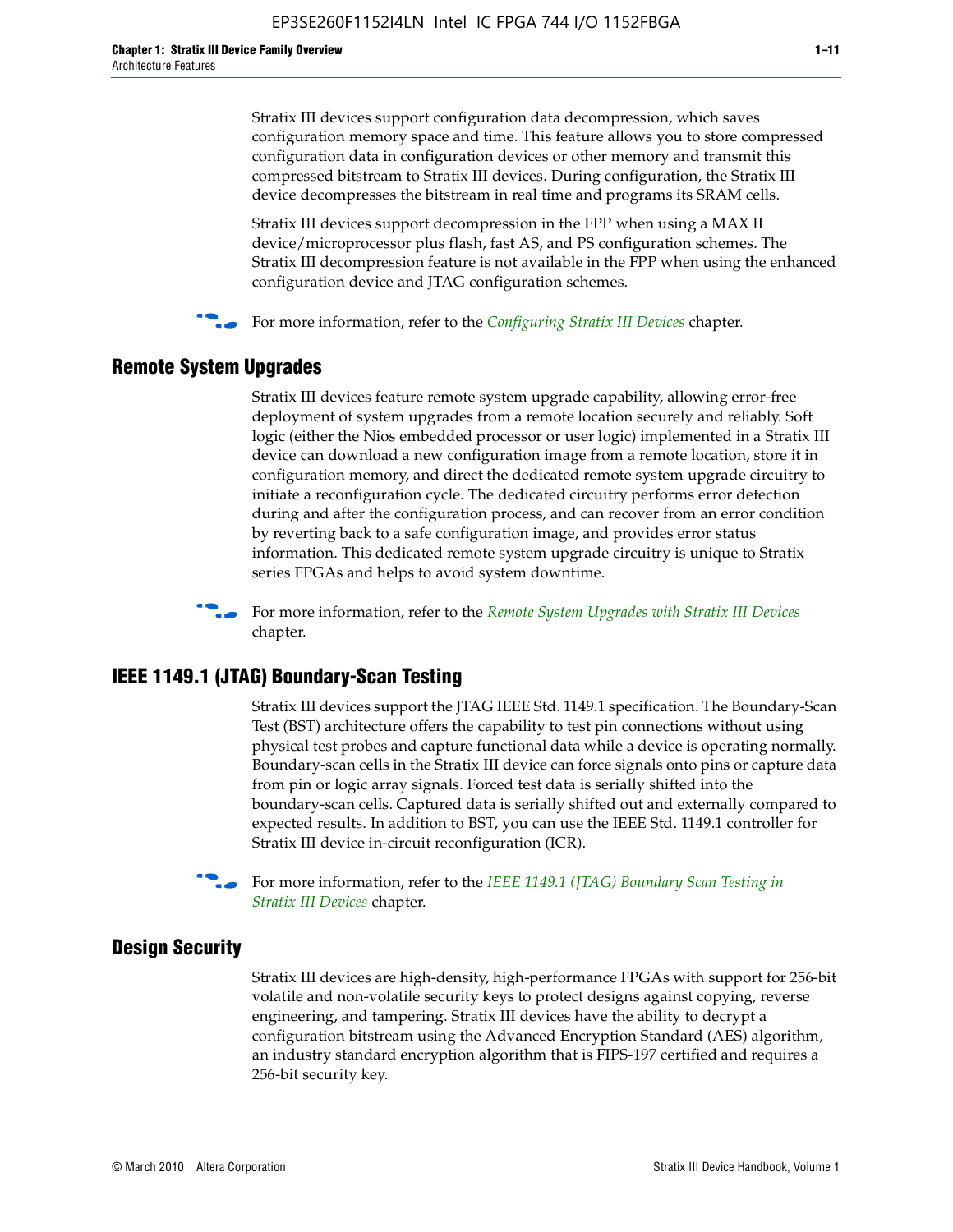The design security feature is available when configuring Stratix III FPGAs using the fast passive parallel (FPP) configuration mode with an external host (such as a MAX II device or microprocessor), or when using fast active serial (AS) or passive serial (PS) configuration schemes.

f For more information about the design security feature, refer to the *[Design Security in](http://www.altera.com/literature/hb/stx3/stx3_siii51014.pdf)  [Stratix III Devices](http://www.altera.com/literature/hb/stx3/stx3_siii51014.pdf)* chapter.

## **SEU Mitigation**

Stratix III devices have built-in error detection circuitry to detect data corruption due to soft errors in the configuration random-access memory (CRAM) cells. This feature allows all CRAM contents to be read and verified continuously during user mode operation to match a configuration-computed CRC value. The enhanced CRC circuit and frame-based configuration architecture allows detection and location of multiple, single, and adjacent bit errors which, in conjunction with a soft circuit supplied as a reference design, allows don't-care soft errors in the CRAM to be ignored during device operation. This provides a steep decrease in the effective soft error rate, increasing system reliability.

On-chip memory block SEU mitigation is also offered using the ninth bit and a configurable megafunction in the Quartus II software for MLAB and M9K blocks while the M144K memory blocks have built-in error correction code (ECC) circuitry.

For more information about the dedicated error detection circuitry, refer to the *SEU [Mitigation in Stratix III Devices](http://www.altera.com/literature/hb/stx3/stx3_siii51015.pdf)* chapter.

#### **Programmable Power**

Stratix III delivers Programmable Power, the only FPGA with user programmable power options balancing today's power and performance requirements. Stratix III devices utilize the most advanced power-saving techniques, including a variety of process, circuit, and architecture optimizations and innovations. In addition, user controllable power reduction techniques provide an optimal balance of performance and power reduction specific for each design configured into the Stratix III FPGA. The Quartus II software (starting from version 6.1) automatically optimizes designs to meet the performance goals while simultaneously leveraging the programmable power-saving options available in the Stratix III FPGA without the need for any changes to the design flow.

For more information about Programmable Power in Stratix III devices, refer to the following documents:

- *[Programmable Power and Temperature Sensing Diode in Stratix III Devices](http://www.altera.com/literature/hb/stx3/stx3_siii51016.pdf)* chapter
- *[AN 437: Power Optimization in Stratix III FPGAs](http://www.altera.com/literature/an/AN437.pdf)*
- *[Stratix III Programmable Power White Paper](http://www.altera.com/literature/wp/wp-01006.pdf)*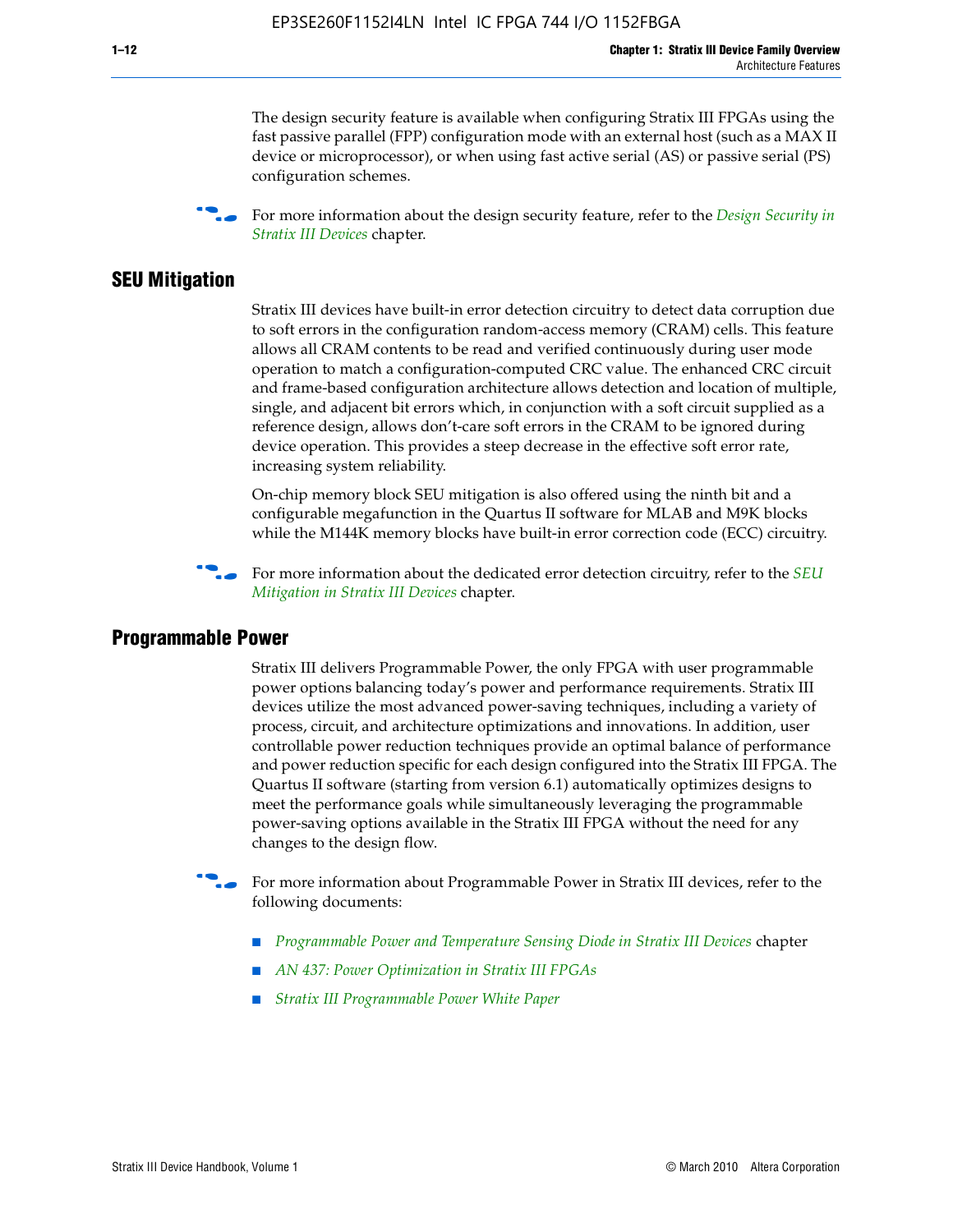## **Signal Integrity**

Stratix III devices simplify the challenge of signal integrity through a number of chip, package, and board level enhancements to enable efficient high-speed data transfer into and out of the device. These enhancements include:

- 8:1:1 user I/O/Gnd/V<sub>cc</sub> ratio to reduce the loop inductance in the package
- Dedicated power supply for each I/O bank, limit of I/Os is 24 to 48 I/Os per bank, to help limit simultaneous switching noise
- Programmable slew-rate support with up to four settings to match desired I/O standard, control noise, and overshoot
- Programmable output-current drive strength support with up to six settings to match desired I/O standard performance
- Programmable output-delay support to control rise/fall times and adjust duty cycle, compensate for skew, and reduce simultaneous switching outputs (SSO) noise
- Dynamic OCT with auto calibration support for series and parallel OCT and differential OCT support for LVDS I/O standard on the left/right banks
- For mor[e](http://www.altera.com/literature/hb/qts/quartusii_handbook.pdf) information about SI support in the Quartus II software, refer to the *[Quartus II Handbook](http://www.altera.com/literature/hb/qts/quartusii_handbook.pdf)*.

For more information about how to use the various configuration, PLL, external memory interfaces, I/O, high-speed differential I/O, power, and JTAG pins, refer to the *[Stratix III Device Family Pin Connection Guidelines](http://www.altera.com/literature/dp/stx3/PCG-01004.pdf)*.

# **Reference and Ordering Information**

The following section describes Stratix III device software support and ordering information.

## **Software Support**

Stratix III devices are supported by the Altera Quartus II design software, version 6.1 and later, which provides a comprehensive environment for system-on-a-programmable-chip (SOPC) design. The Quartus II software includes HDL and schematic design entry, compilation and logic synthesis, full simulation and advanced timing analysis, SignalTap® II logic analyzer, and device configuration.

**For more information about the [Quartus II](http://www.altera.com/literature/hb/qts/quartusii_handbook.pdf) software features, refer to the** *Quartus II* **<b>Fig. 7** *[Handbook](http://www.altera.com/literature/hb/qts/quartusii_handbook.pdf)*.

The Quartus II software supports a variety of operating systems. The specific operating system for the Quartus II software can be obtained from the Quartus II **Readme.txt** file or the *[Operating System Support](http://www.altera.com/support/software/os_support/oss-index.html)* section of the Altera website. It also supports seamless integration with industry-leading EDA tools through the NativeLink® interface.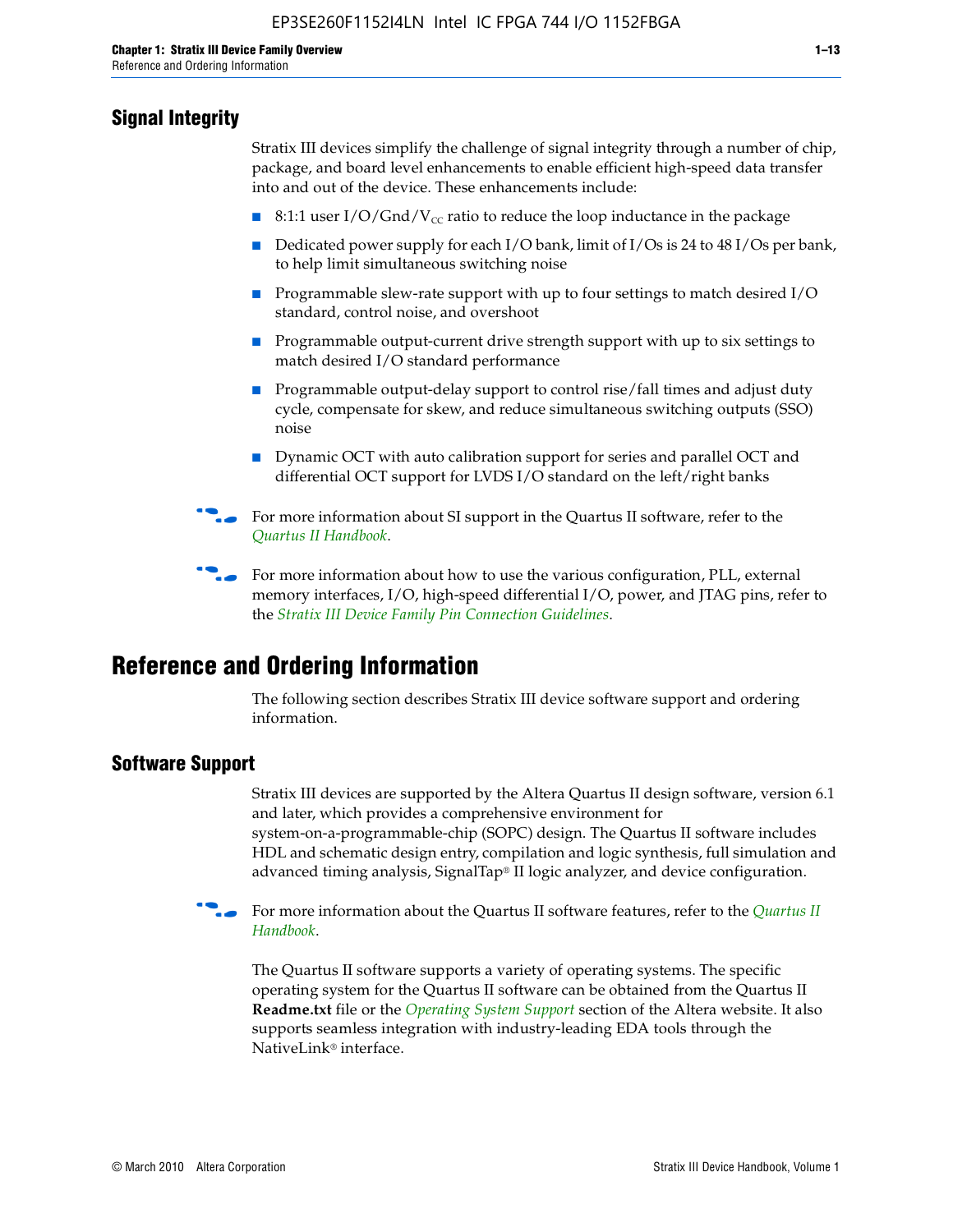## **Ordering Information**

Figure 1–1 shows the ordering codes for Stratix III devices.

For more information about a specific package, refer to the *Stratix III Device Package [Information](http://www.altera.com/literature/hb/stx3/stx3_siii51017.pdf)* chapter.





# **[C](http://www.altera.com/literature/hb/stx3/stx3_siii51012.pdf)hapter Revision History**

Table 1–6 lists the revision history for this chapter.

| <b>Table 1–6.</b> Chapter Revision History (Part 1 of 2) |  |  |  |  |  |
|----------------------------------------------------------|--|--|--|--|--|
|----------------------------------------------------------|--|--|--|--|--|

| <b>Date</b>       | <b>Version</b> | <b>Changes Made</b>                                          |
|-------------------|----------------|--------------------------------------------------------------|
|                   |                | Updated for the Quartus II software version 9.1 SP2 release: |
| <b>March 2010</b> | 1.8            | <b>u</b> Updated Table $1-2$ .                               |
|                   |                | ■ Updated "I/O Banks and I/O Structure" section.             |
| May 2009          | 1.7            | Updated "Software" and "Signal Integrity" sections.          |
|                   |                | Updated "Features" section.                                  |
| February 2009     | 1.6            | <b>u</b> Updated Table $1-1$ .                               |
|                   |                | Removed "Referenced Documents" section.                      |
|                   |                | ■ Updated "Features" section.                                |
| October 2008      | 1.5            | ■ Updated Table 1–1 and Table 1–5.                           |
|                   |                | <b>Updated New Document Format.</b>                          |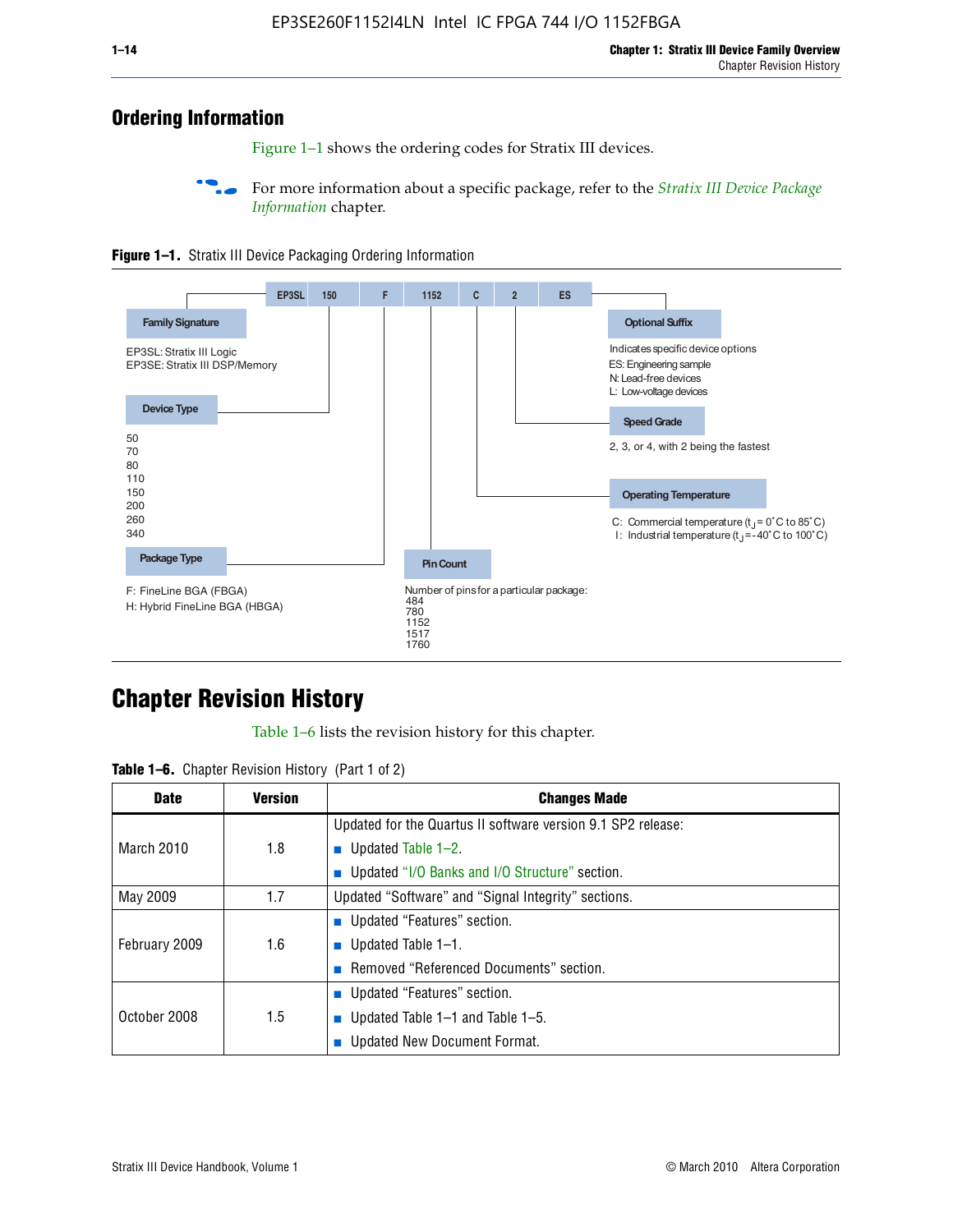| <b>Date</b>   | <b>Version</b> | <b>Changes Made</b>                                                                             |
|---------------|----------------|-------------------------------------------------------------------------------------------------|
|               |                | <b>Updated "Introduction".</b>                                                                  |
|               |                | ■ Updated Table $1-1$ .                                                                         |
|               | 1.4            | Updated Table 1-2.                                                                              |
| May 2008      |                | Added Table 1-5.<br><b>COL</b>                                                                  |
|               |                | ■ Updated "Reference and Ordering Information".                                                 |
|               |                | Updated package type information in Figure 1-1.                                                 |
| November 2007 | 1.3            | ■ Updated Table $1-1$ .                                                                         |
|               |                | ■ Updated Table $1-2$ .                                                                         |
|               |                | Minor typo fixes.<br><b>COL</b>                                                                 |
| October 2007  | 1.2            | Added Table 1-4.<br>m.                                                                          |
|               |                | Added section "Referenced Documents".                                                           |
|               |                | Added live links for references.                                                                |
| May 2007      | 1.1            | Minor formatting changes, fixed PLL numbers and ALM, LE and MLAB bit counts in<br>Table $1-1$ . |
| November 2006 | 1.0            | Initial Release.                                                                                |